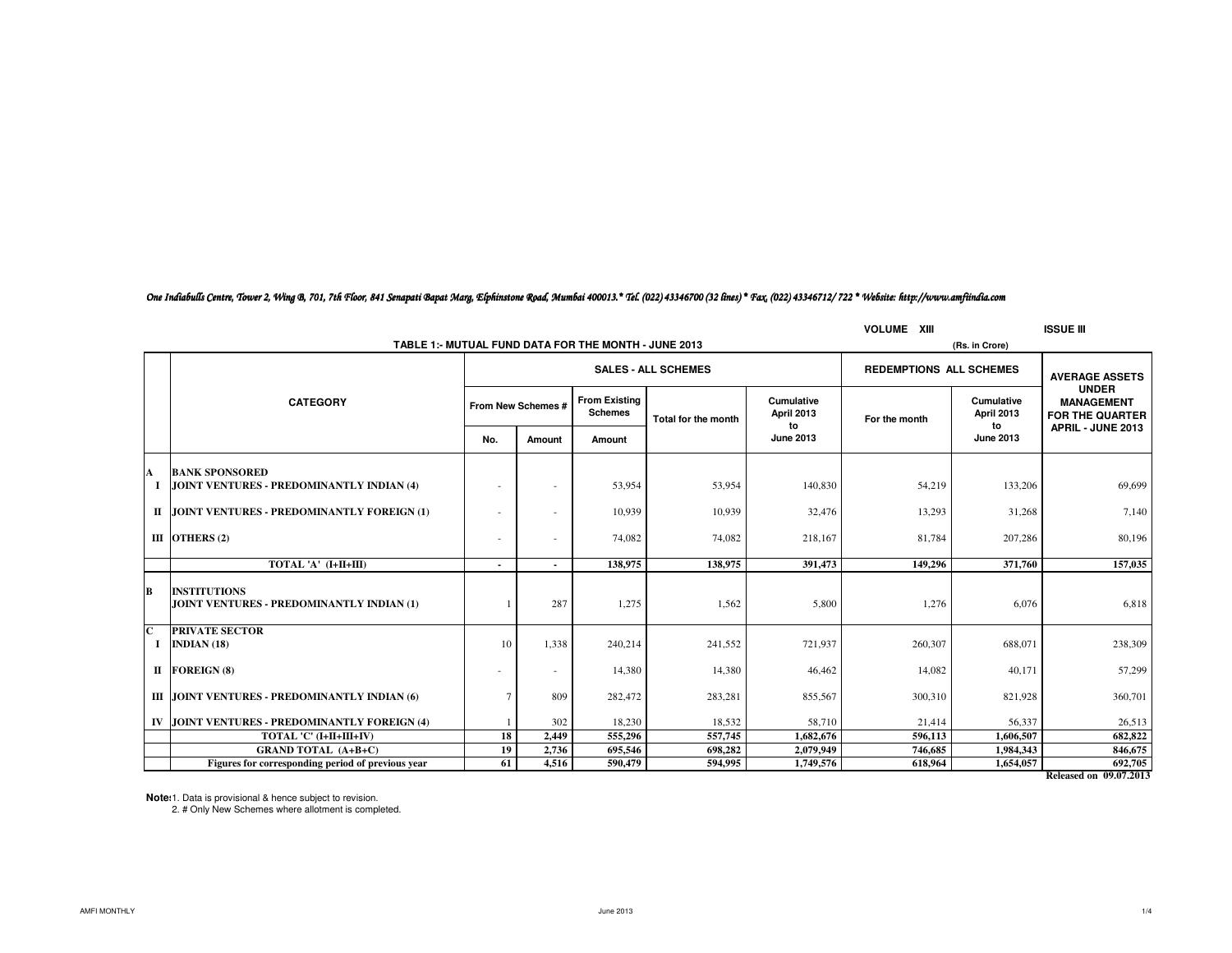#### **TABLE 2:- SALES DURING THE MONTH OF JUNE 2013 - TYPE AND CATEGORY WISE2.1 \*NEW SCHEMES LAUNCHED (ALLOTMENT COMPLETED)**

(Rs. in Crore)

|                                | Open End             |        | <b>Close End</b> |        | <b>Interval Fund</b>     |                          | <b>TOTAL</b>         |        |
|--------------------------------|----------------------|--------|------------------|--------|--------------------------|--------------------------|----------------------|--------|
|                                | <b>No.of Schemes</b> | Amount | No.of Schemes    | Amount | <b>No.of Schemes</b>     | Amount                   | <b>No.of Schemes</b> | Amount |
| <b>INCOME</b>                  |                      | 34     | 15               | 2,069  |                          | 633                      | 19                   | 2,736  |
| <b>EQUITY</b>                  |                      |        |                  |        |                          |                          |                      |        |
| <b>BALANCED</b>                |                      |        |                  |        |                          |                          |                      |        |
| <b>LIQUID/MONEY MARKET</b>     |                      |        |                  |        |                          |                          |                      |        |
| <b>IGILT</b>                   |                      |        |                  |        |                          |                          |                      |        |
| <b>IELSS - EQUITY</b>          |                      |        |                  |        |                          |                          |                      |        |
| <b>GOLD ETF</b>                |                      |        |                  |        |                          |                          |                      |        |
| <b>OTHER ETFS</b>              |                      |        |                  |        |                          |                          |                      |        |
| <b>FUND OF FUNDS INVESTING</b> |                      |        |                  |        |                          |                          |                      |        |
| <b>OVERSEAS</b>                |                      |        | <b>.</b>         |        | $\overline{\phantom{0}}$ | $\overline{\phantom{0}}$ |                      |        |
| <b>TOTAL</b>                   |                      | 34     | 15               | 2,069  |                          | 633                      | 19                   | 2,736  |

#### **\*NEW SCHEMES LAUNCHED :**

| <b>OPEN END INCOME :</b>   | <b>IIFL Dynamic Bond Fund</b>                                                                                                                                                                                                                                                                                                                                                                                                                                                                                                                                                                                                            |
|----------------------------|------------------------------------------------------------------------------------------------------------------------------------------------------------------------------------------------------------------------------------------------------------------------------------------------------------------------------------------------------------------------------------------------------------------------------------------------------------------------------------------------------------------------------------------------------------------------------------------------------------------------------------------|
| <b>ICLOSE END INCOME :</b> | HDFC FMP 369D June 2013 (1) - Series 26 and HDFC FMP 372D May 2013 (1) - Series 26, ICICI Prudential Fixed Matuirty Plan - Series 68 - 745 Days Plan C, 368 Days<br>Plan D, 369 Days Plan E and ICICI Prudential Multiple Yield Fund - Series 4 - 1825 Days Plan A, IDFC FTP Series 20, JPMorgan India Fixed Maturity Plan - Series 21, Kotak<br>FMP Series 104 Direct Plan and Non Direct Plan, L&T FMP - Series VIII - Plan A, LIC Nomura MF FMP Series 66 - (371 Days), Reliance Dual Advantage Fixed Tenure Fund<br>III - Plan C and Reliance Fixed Horizon Fund - XXIII - Series 12 and Tata Fixed Maturity Plan Series 42 Scheme I |
| <b>INTERVAL INCOME:</b>    | DWS Interval Fund Annual Series - 1, Reliance Yearly Interval Fund - Series 8 & Series 9                                                                                                                                                                                                                                                                                                                                                                                                                                                                                                                                                 |

## **2.2 EXISTING SCHEMES**

|                                 | Open End             |         | <b>Close End</b>     |        | <b>Interval Fund</b> |        | TOTAL                |         |
|---------------------------------|----------------------|---------|----------------------|--------|----------------------|--------|----------------------|---------|
|                                 | <b>No.of Schemes</b> | Amount  | <b>No.of Schemes</b> | Amount | <b>No.of Schemes</b> | Amount | <b>No.of Schemes</b> | Amount  |
| <b>INCOME</b>                   | 238                  | 50,542  | 354                  | .335   | 40                   | 86     | 632                  | 51,963  |
| <b>IEQUITY</b>                  | 290                  | 3,180   |                      |        |                      |        | 297                  | 3,180   |
| <b>BALANCED</b>                 | 29                   | 282     |                      |        |                      |        | 30                   | 282     |
| <b>ILIQUID/MONEY MARKET</b>     | 55                   | 639,137 |                      |        |                      |        | 55                   | 639,137 |
| <b>IGILT</b>                    | 43                   | 414     |                      |        |                      |        | 43.                  | 414     |
| <b>IELSS - EQUITY</b>           | 37                   | 147     | 13                   |        |                      |        | 50                   | 147     |
| <b>IGOLD ETF</b>                | 14                   | 21      |                      |        |                      |        | 14                   | 21      |
| <b>OTHER ETFS</b>               | 23                   | 309     |                      |        |                      |        | <b>23</b>            | 309     |
| <b>IFUND OF FUNDS INVESTING</b> |                      |         |                      |        |                      |        |                      |         |
| <b>IOVERSEAS</b>                | 21                   | 93      |                      |        |                      |        | 21                   | 93      |
| <b>TOTAL</b>                    | 750                  | 694,125 | 375                  | 1,335  | 40                   | 86     | 1165                 | 695,546 |

Notes:The change in number of existing schemes is because of the maturity and reclassification of some of the existing schemes.

^ Amount mobilised by new plans launched under existing scheme.

## **2.3 TOTAL OF ALL SCHEMES**

|                                 | Open End             |         | <b>Close End</b>         |        | <b>Interval Fund</b> |        | <b>TOTAL</b>         |         |
|---------------------------------|----------------------|---------|--------------------------|--------|----------------------|--------|----------------------|---------|
|                                 | <b>No.of Schemes</b> | Amount  | <b>No.of Schemes</b>     | Amount | <b>No.of Schemes</b> | Amount | <b>No.of Schemes</b> | Amount  |
| <b>INCOME</b>                   | 239                  | 50,576  | 369                      | 3,404  | 43                   | 719    | 651                  | 54,699  |
| <b>IEQUITY</b>                  | 290                  | 3,180   |                          |        |                      |        | 297                  | 3,180   |
| <b>BALANCED</b>                 | 29                   | 282     |                          |        |                      |        | 30                   | 282     |
| <b>LIQUID/MONEY MARKET</b>      | 55                   | 639,137 |                          |        |                      |        | 55                   | 639,137 |
| <b>GILT</b>                     | 43                   | 414     |                          |        |                      |        | 43                   | 414     |
| <b>IELSS - EQUITY</b>           | 37                   | 147     | 13                       |        |                      |        | 50                   | 147     |
| <b>IGOLD ETF</b>                | 14                   | 21      | $\overline{\phantom{a}}$ |        |                      |        | 14                   | 21      |
| <b>IOTHER ETFS</b>              | 23                   | 309     |                          |        |                      |        | 23                   | 309     |
| <b>IFUND OF FUNDS INVESTING</b> | 21                   |         |                          |        |                      |        |                      | 93      |
| <b>OVERSEAS</b>                 |                      | 93      |                          |        |                      |        | 21                   |         |
| <b>TOTAL</b>                    | 751                  | 694,159 | 390                      | 3,404  | 43                   | 719    | 1,184                | 698,282 |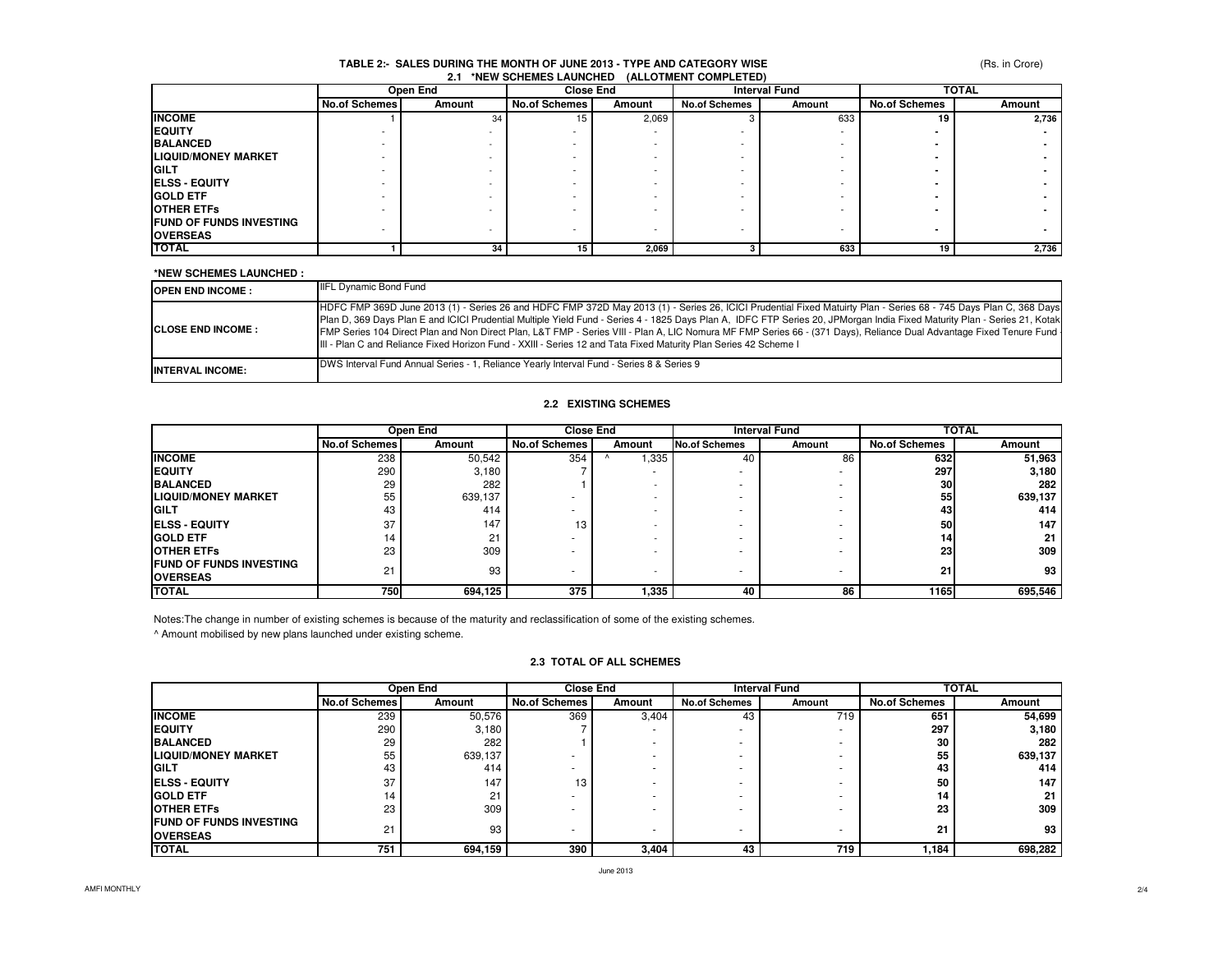#### **Table 3:-**

## **REDEMPTIONS / REPURCHASES DURING THE MONTH OF JUNE 2013**

|                                                   |          |                  | <b>CATEGORY &amp; TYPE WISE</b> |              |                                         |                                                                       | (Rs. in Crore)                                                         |
|---------------------------------------------------|----------|------------------|---------------------------------|--------------|-----------------------------------------|-----------------------------------------------------------------------|------------------------------------------------------------------------|
|                                                   | Open End | <b>Close End</b> | <b>Interval Fund</b>            | <b>TOTAL</b> | Net Inflow / (Outflow)<br>For the Month | Net Inflow / (Outflow)<br>For the Year to Date<br><b>Current Year</b> | Net Inflow / (Outflow)<br>For the Year to Date<br><b>Previous Year</b> |
| <b>INCOME</b>                                     | 52,461   | 6,079            | 660                             | 59,200       | (4,501)                                 | 36,578                                                                | 21,021                                                                 |
| <b>EQUITY</b>                                     | 2,243    |                  |                                 | 2,243        | 937                                     | (2,053)                                                               | (135)                                                                  |
| <b>BALANCED</b>                                   | 253      |                  | ۰                               | 253          | 29                                      | (313)                                                                 | 57                                                                     |
| <b>LIQUID/MONEY MARKET</b>                        | 683,437  |                  |                                 | 683,437      | (44, 300)                               | 62,142                                                                | 75,676                                                                 |
| <b>GILT</b>                                       | 746      |                  |                                 | 746          | (332)                                   | 155                                                                   | (486)                                                                  |
| <b>ELSS - EQUITY</b>                              | 192      | 20               |                                 | 212          | (65)                                    | (704)                                                                 | (346)                                                                  |
| <b>GOLD ETFS</b>                                  | 227      |                  |                                 | 227          | (206)                                   | (237)                                                                 | (218)                                                                  |
| <b>OTHER ETFS</b>                                 | 310      |                  |                                 | 310          | (1)                                     | 43                                                                    | (4)                                                                    |
| <b>FUND OF FUNDS</b><br><b>INVESTING OVERSEAS</b> | 57       |                  |                                 | 57           | 36                                      | (5)                                                                   | (46)                                                                   |
| <b>TOTAL</b>                                      | 739,926  | 6,099            | 660                             | 746,685      | (48, 403)                               | 95,606                                                                | 95,519                                                                 |

#### **Table 4:-**

## **ASSETS UNDER MANAGEMENT AS ON JUNE 30, 2013CATEGORY & TYPE WISE** (Rs. in Crore)

| Open End | <b>Close End</b> | <b>Interval Fund</b> | <b>TOTAL</b> | % to Total   |
|----------|------------------|----------------------|--------------|--------------|
| 346,212  | 87,081           | 8,018                | 441,311      | 55           |
| 147,098  | 500              |                      | 147,598      | 18           |
| 16,122   | 12               | ۰                    | 16,134       | $\mathbf{2}$ |
| 162,390  | ۰                | ۰                    | 162,390      | 20           |
| 8,473    | ۰                | ۰                    | 8,473        |              |
| 20,339   | 2,172            | ۰                    | 22,511       | 3            |
| 9,612    |                  | ۰                    | 9,612        |              |
| 1,552    | ۰                | ۰                    | 1,552        | @            |
| 1,900    | ۰                | ۰                    | 1,900        | $\omega$     |
| 713,698  | 89,765           | 8,018                | 811,481      | 100          |
|          |                  |                      |              |              |

**@ Less than 1 %.**

# **Table 5:-** DATA ON FUND OF FUNDS (DOMESTIC) - JUNE 2013 (Rs. In Crore)

|               | No. of Schemes | <b>Sales</b> | Redemption | Assets under<br>Management<br>as on<br>June 30, 2013 | Average Assets under<br><b>Management for the</b><br>Month |
|---------------|----------------|--------------|------------|------------------------------------------------------|------------------------------------------------------------|
| Fund of Funds | 39             | 203          | <b>235</b> | 5,631                                                | 5,927                                                      |

## **Note :**

 Fund of Funds is a scheme wherein the assets are invested in the existing schemes of mutual funds and hence, the figures indicated herein are included in tables 1 to 4. Data on fund of funds is given for information only.